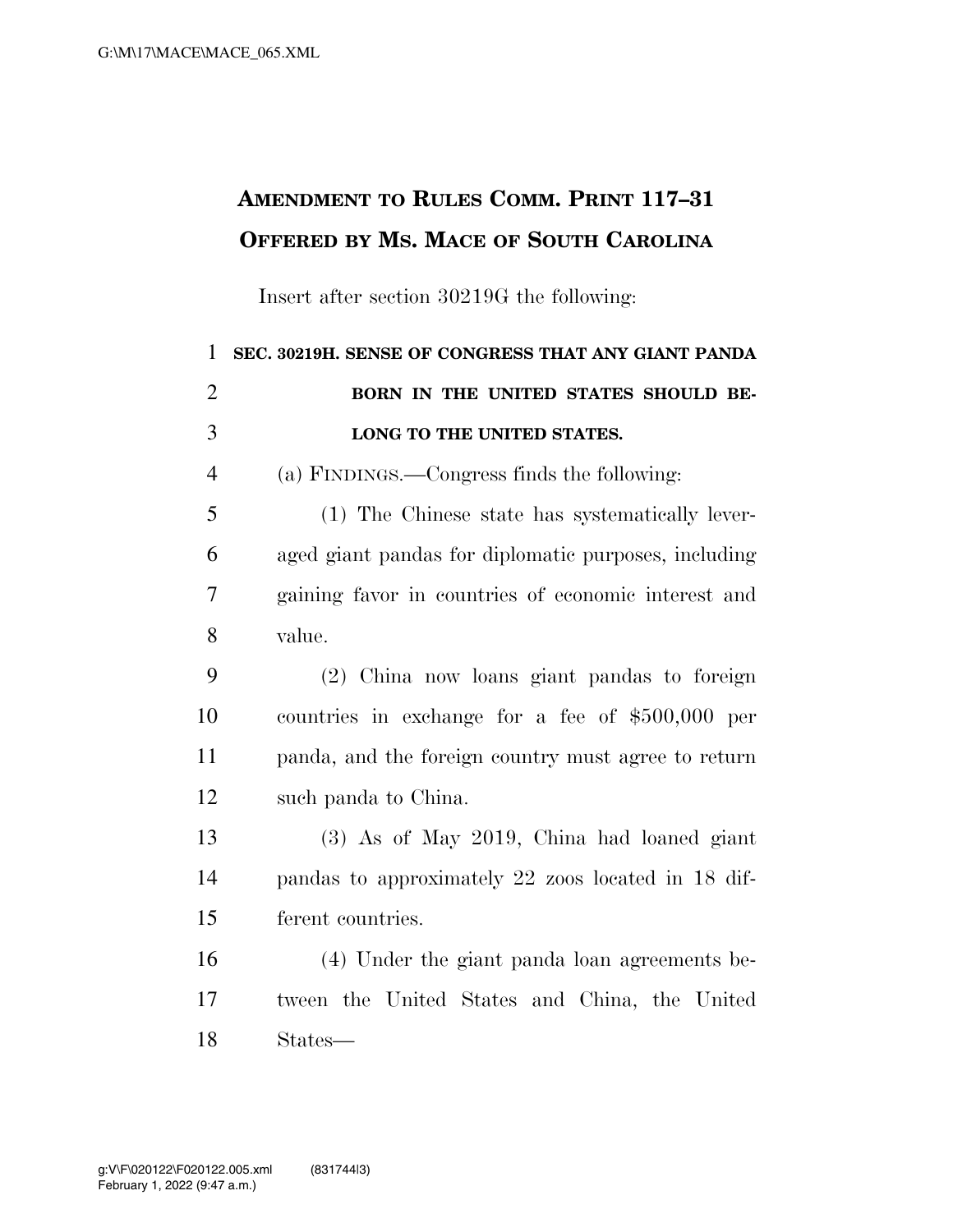| $\mathbf{1}$   | (A) bears the cost of caring for each giant          |
|----------------|------------------------------------------------------|
| $\overline{2}$ | panda in its possession, including costs relating    |
| 3              | to breeding; and                                     |
| $\overline{4}$ | (B) may not negotiate the ownership of               |
| 5              | giant pandas born as the result of such breed-       |
| 6              | ing.                                                 |
| 7              | $(5)$ On January 19, 2021, the Department of         |
| 8              | State determined China, under the direction and      |
| 9              | control of the Chinese Communist Party, committed    |
| 10             | crimes against humanity and genocide against the     |
| 11             | predominately Muslim Uyghurs and other ethnic and    |
| 12             | religious minority groups in Xinjiang.               |
| 13             | $(6)$ In December 2021, the United States an-        |
| 14             | nounced that they will not send any official rep-    |
| 15             | resentation to the 2022 Beijing Winter Olympics      |
| 16             | due to such human rights violations.                 |
| 17             | (7) The People's Liberation Army has and con-        |
| 18             | tinues to threaten and intimidate Taiwan, one of the |
| 19             | closest security partners and allies of the United   |
| 20             | States, with comprehensive live-fire exercises con-  |
| 21             | ducted by naval and air patrols in the East China    |
| 22             | Sea and Taiwan Strait.                               |
| 23             | $(8)$ During the height of the 2019 prodemoc-        |
| 24             | racy protests in Hong Kong, President Xi Jinping of  |